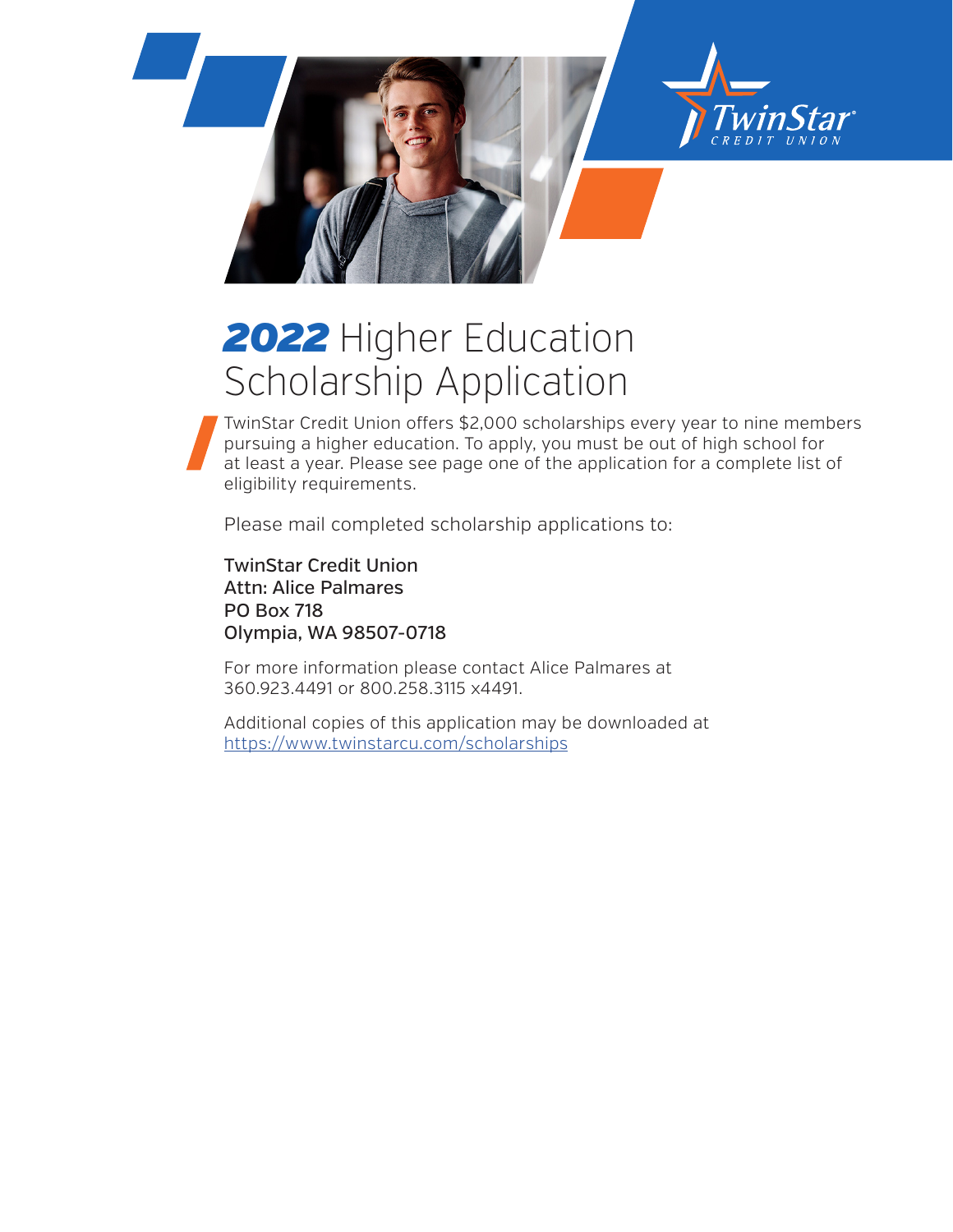**For TwinStar Use Only For TwinStar Use Only Code\_\_\_\_\_\_\_\_\_\_\_\_\_\_\_ Code\_\_\_\_\_\_\_\_\_\_\_\_\_\_\_** 



### **2022 HIGHER EDUCATION SCHOLARSHIP APPLICATION 2021 HIGHER EDUCATION SCHOLARSHIP APPLICATION**

#### **The following requirements must be met in order for the application to be considered. If the The following requirements must be met in order for the application to be considered. If the application is not completed in its entirety it will be determined ineligible. application is not completed in its entirety it will be determined ineligible.**

- Applicant must be a member in good standing with TwinStar Credit Union. Applicant must be a member in good standing with TwinStar Credit Union.
- All application questions must be answered completely. Please provide an explanation if the All application questions must be answered completely. Please provide an explanation if the question is not applicable. question is not applicable.
- □ Applicant must attach proof of enrollment in an institution of higher education, in the form of a copy of an acceptance letter or registration documentation. copy of an acceptance letter or registration documentation.
- A copy of the applicant's high school or college transcript must be attached (unofficial is A copy of the applicant's high school or college transcript must be attached (unofficial is acceptable). acceptable).

**Application must be received or postmarked no later than July 31, 2022 Application must be received or postmarked no later than July 31, 2021** 

## **ALL INFORMATION WILL BE KEPT STRICTLY CONFIDENTIAL ALL INFORMATION WILL BE KEPT STRICTLY CONFIDENTIAL**

| NAME:                           |         |                                                                                  |        |
|---------------------------------|---------|----------------------------------------------------------------------------------|--------|
|                                 | (First) | (Middle Initial)                                                                 | (Last) |
| <b>ADDRESS:</b>                 |         |                                                                                  |        |
| PHONE:                          |         |                                                                                  |        |
| <b>ACCOUNT NUMBER:</b>          |         |                                                                                  |        |
| YEAR OF HIGH SCHOOL GRADUATION: |         |                                                                                  |        |
| <b>NAME OF COLLEGE:</b>         |         |                                                                                  |        |
| <b>STATE OF COLLEGE:</b>        |         |                                                                                  |        |
|                                 |         | I CERTIFY THIS APPLICATION IS COMPLETE AND ACCURATE TO THE BEST OF MY KNOWLEDGE. |        |
|                                 |         |                                                                                  |        |

*Applicant's Signature* **Date**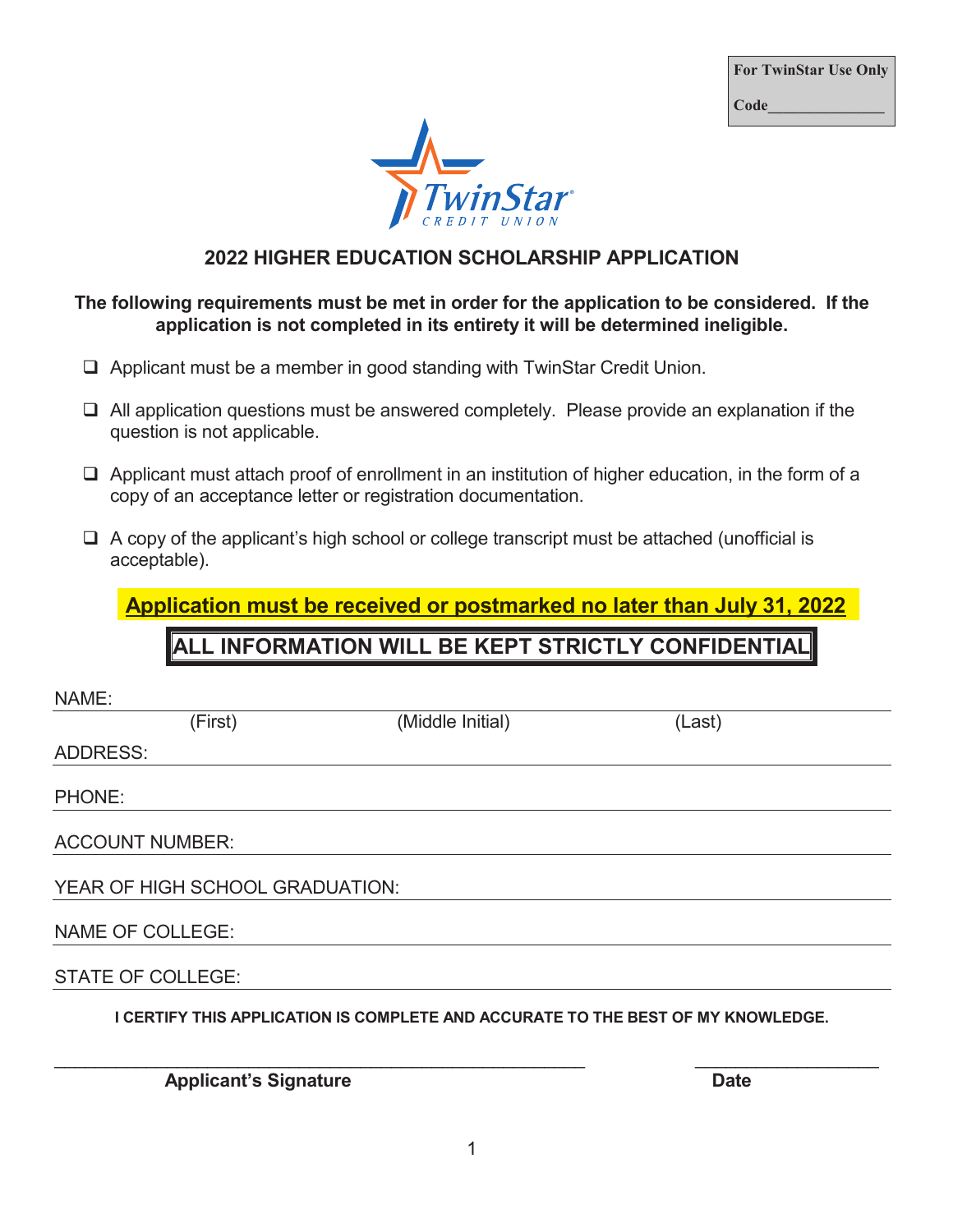|      | <b>For TwinStar Use Only</b> |  |
|------|------------------------------|--|
| Code |                              |  |

#### **FINANCIAL INFORMATION**

#### **CAN YOU BE CLAIMED AS A DEPENDENT ON YOUR PARENT'S/GUARDIAN'S TAX RETURN?**

**YES**\_\_\_\_\_ (COMPLETE **SECTION A** BELOW)

**NO** \_\_\_\_\_ (COMPLETE **SECTION B** BELOW)

#### **SECTION A**

TOTAL HOUSEHOLD 2021 ADJUSTED GROSS INCOME \$

NUMBER OF DEPENDENTS RECEIVING SUPPORT FROM HOUSEHOLD (INCLUDING YOURSELF)

**SECTION B** 

 $\overline{\phantom{a}}$ 

APPLICANT'S TOTAL HOUSEHOLD 2021 ADJUSTED GROSS INCOME \$

NUMBER OF APPLICANT'S DEPENDENTS (INCLUDING YOURSELF) \_\_\_\_\_\_\_\_\_\_\_\_\_\_\_\_\_\_\_\_\_\_\_\_\_\_

**FINANCIAL NEED** (Describe, in detail, your financial need for the award.)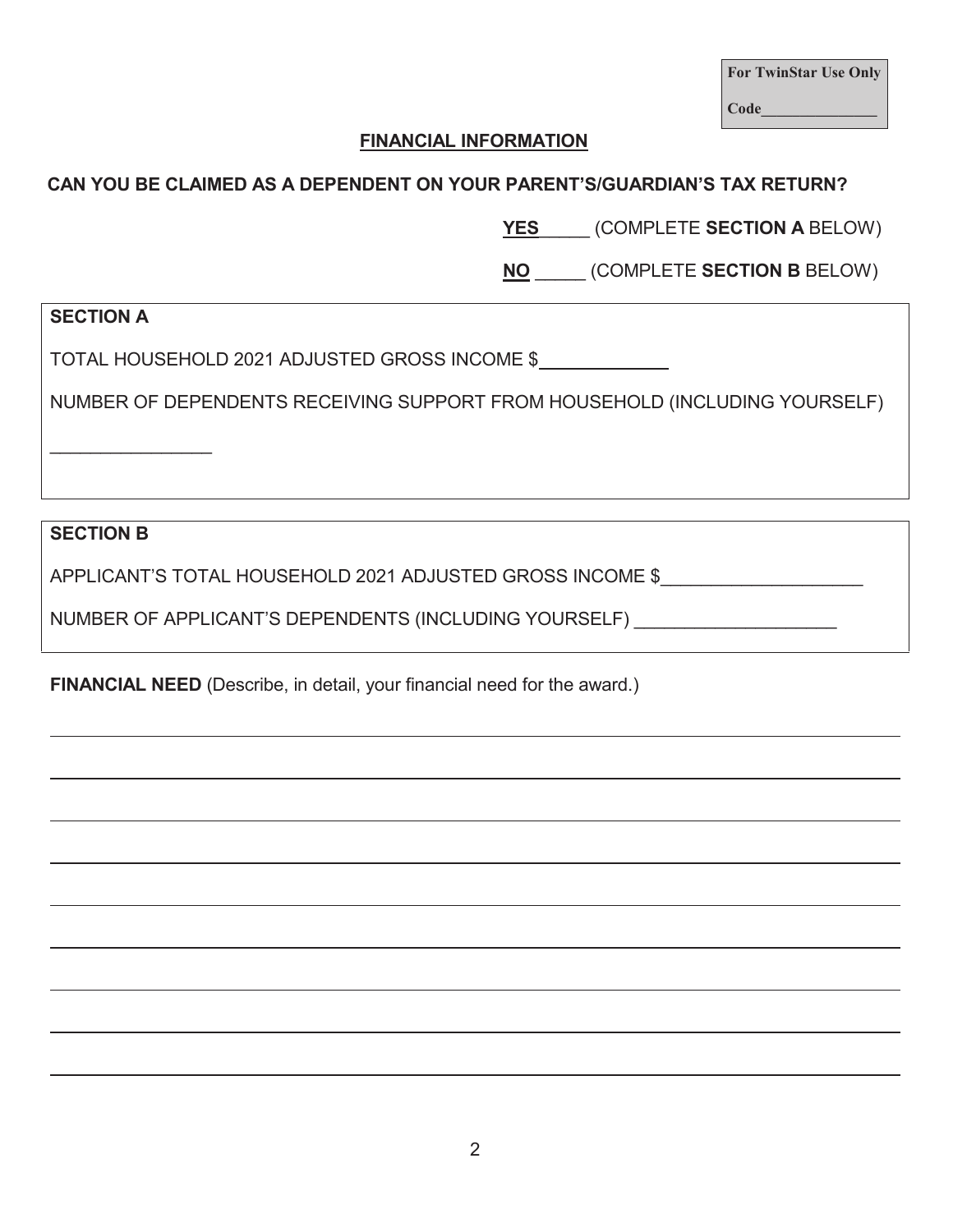3

**For TwinStar Use Only Code\_\_\_\_\_\_\_\_\_\_\_\_\_\_\_** 

#### **POST HIGH SCHOOL COURSES/TRAINING**

**What is your current class standing?** (Circle one.)

| <b>Freshman</b> | <b>Sophomore</b> | <b>Junior</b> | <b>Senior</b> | Other: |
|-----------------|------------------|---------------|---------------|--------|
|-----------------|------------------|---------------|---------------|--------|

(List degrees earned and/or courses and training that you have completed since high school. If none, please explain.)

| <b>YEAR</b> | <b>TITLE</b> | <b>DESCRIPTION</b> |
|-------------|--------------|--------------------|
|             |              |                    |
|             |              |                    |
|             |              |                    |
|             |              |                    |
|             |              |                    |
|             |              |                    |
|             |              |                    |
|             |              |                    |
|             |              |                    |

#### **POST HIGH SCHOOL ACTIVITIES, COMMUNITY SERVICE, VOLUNTEER POSITIONS HELD, AND AWARDS**

(Include extracurricular, volunteer, club, and organization activities, both in and out of school.)

| <b>ACTIVITY/POSITION/AWARD</b> | <b>DATES</b> | <b>DESCRIPTION (Time involved, duties, etc.)</b> |
|--------------------------------|--------------|--------------------------------------------------|
|                                |              |                                                  |
|                                |              |                                                  |
|                                |              |                                                  |
|                                |              |                                                  |
|                                |              |                                                  |
|                                |              |                                                  |
|                                |              |                                                  |
|                                |              |                                                  |
|                                |              |                                                  |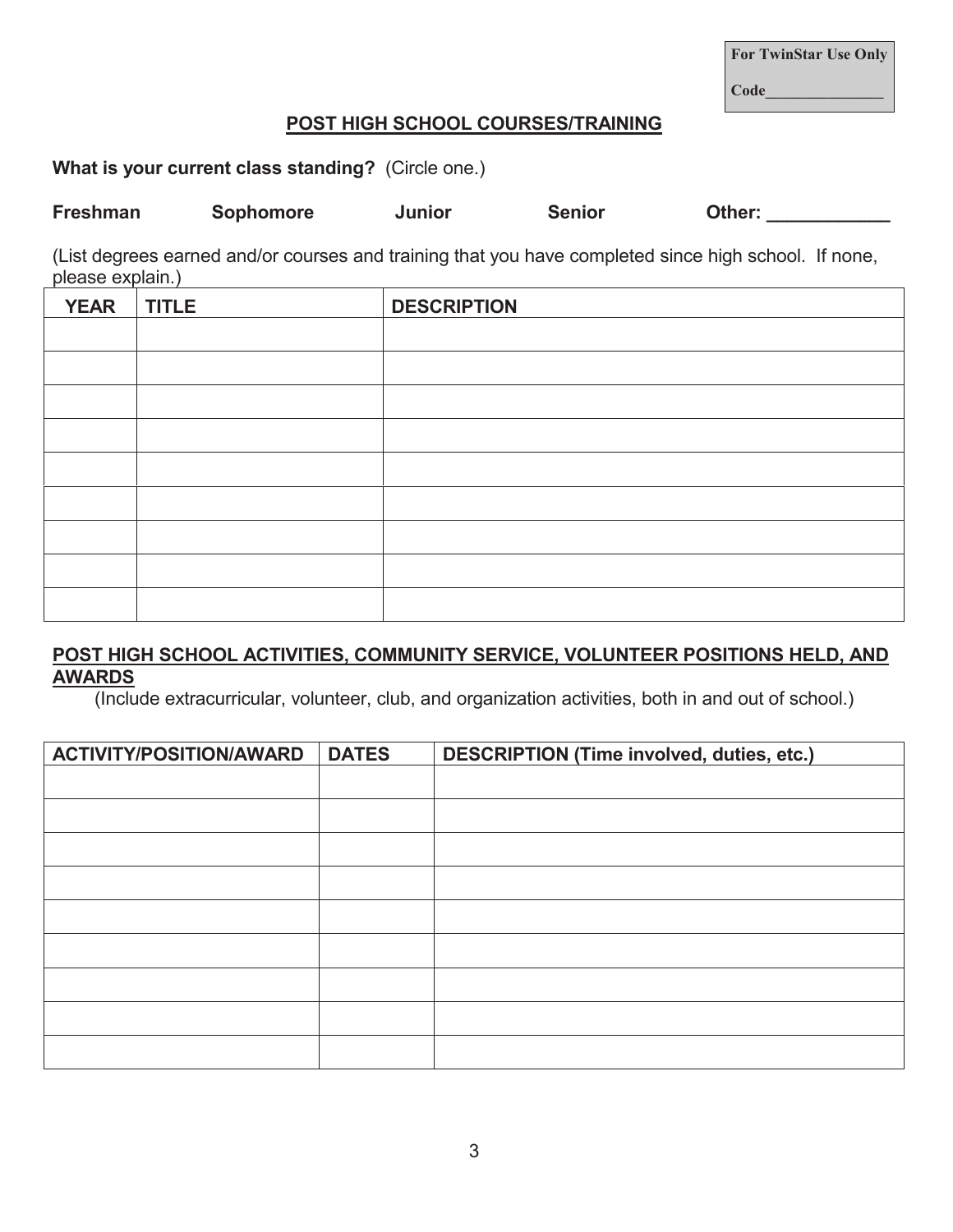**For TwinStar Use Only** 

**Code\_\_\_\_\_\_\_\_\_\_\_\_\_\_\_** 

#### **WORK EXPERIENCE AND EDUCATIONAL GOALS**

#### **WORK EXPERIENCE**

(If you do not have work experience, please state that.)

| <b>EMPLOYER</b> | <b>POSITION/DUTIES</b> | <b>FROM</b> TO | <b>TOTAL EARNED</b><br>(NOT RATE) |
|-----------------|------------------------|----------------|-----------------------------------|
|                 |                        |                |                                   |
|                 |                        |                |                                   |
|                 |                        |                |                                   |
|                 |                        |                |                                   |
|                 |                        |                |                                   |
|                 |                        |                |                                   |
|                 |                        |                |                                   |

#### **EDUCATION INTENT AND/OR GOALS**

(State the plan for your future education, and the reasons you have chosen this direction.)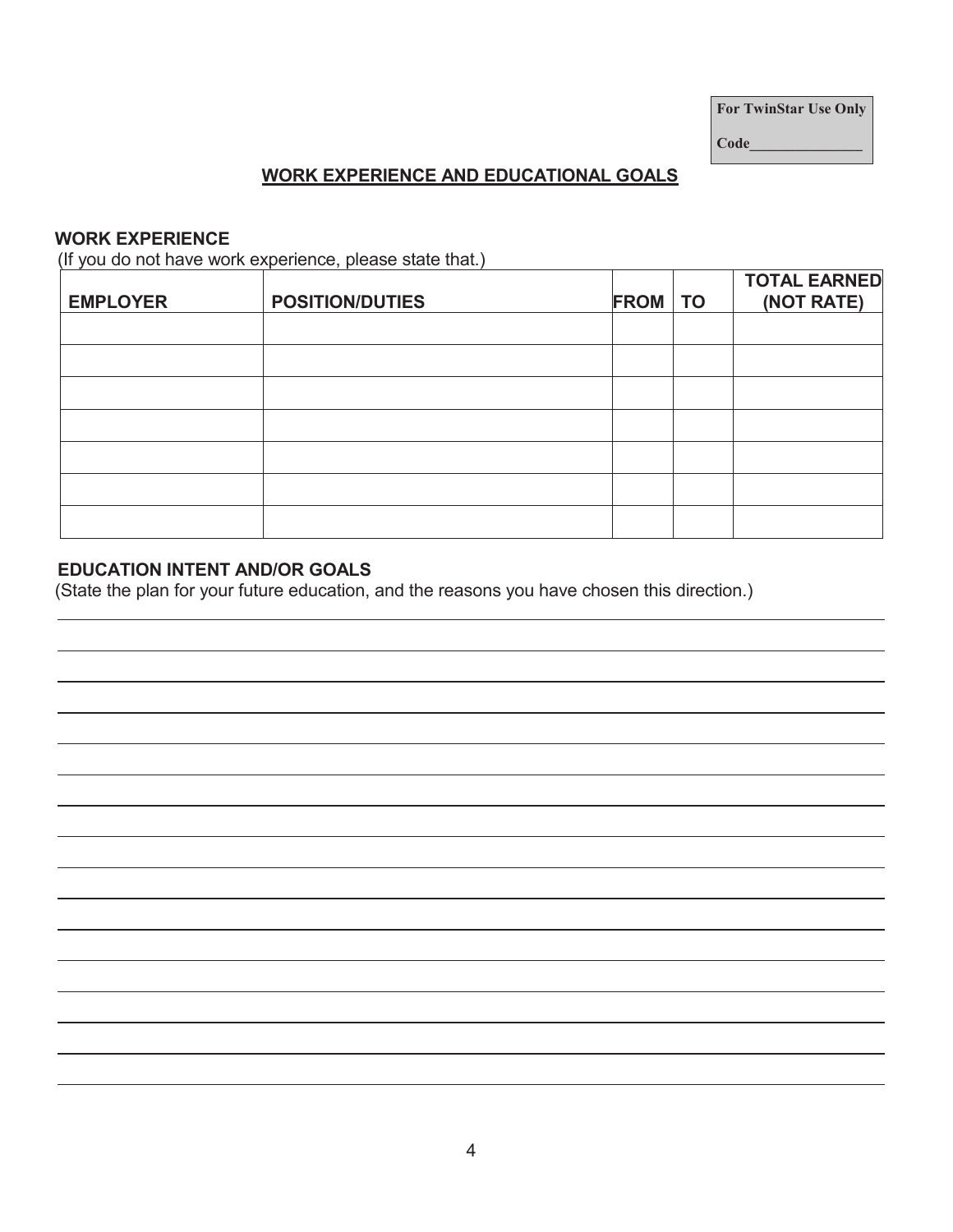| <b>For TwinStar Use Only</b> |  |
|------------------------------|--|
| Code                         |  |

## **ADDITIONAL INFORMATION/EXPLANATION**

Describe any circumstances that should be considered by the Scholarship Committee. Do you have any specific challenges in your life?

#### **CREDIT UNION ESSAY**

Describe in your own words, what is a credit union? How would you convince a potential member that TwinStar Credit Union membership is unique and beneficial?